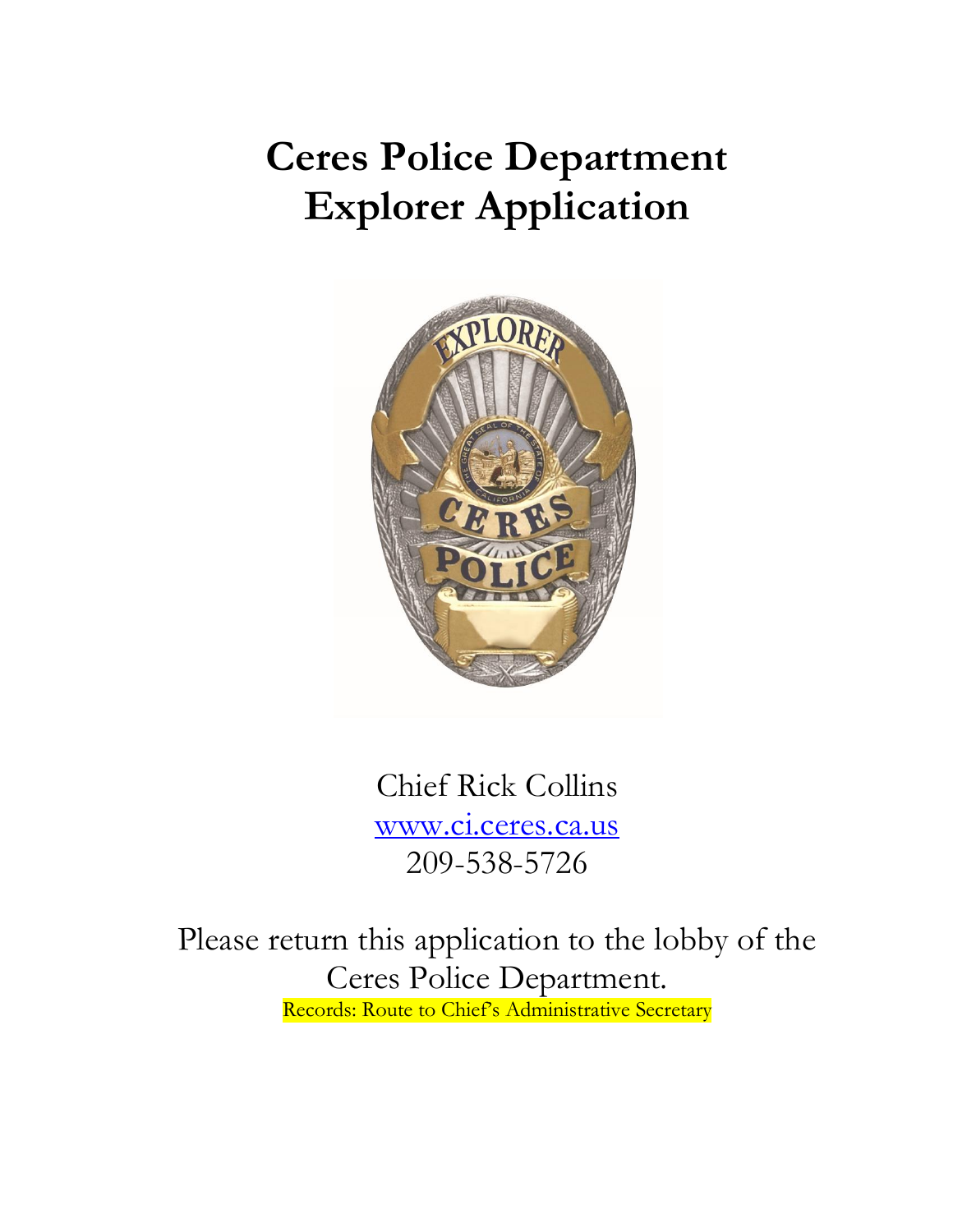# **Ceres Police Department Explorer Program (for ages 14-20 years)**

*An excellent introduction for young men and women who are considering a career in Law Enforcement*

Thank you for your interest in the Ceres Police Explorer Program. This information brochure has been prepared to inform you of the selection, training and duty requirements of becoming a Ceres Police Explorer.

#### The Program

The Ceres Police Department Law Enforcement Program is sponsored by the department in cooperation with the Boy Scouts of America. The program is managed by Officers who volunteer or are assigned at the discretion of the Chief of Police.

#### **Organization**

The purpose of the Ceres Police Explorer Program is to provide the young men and women of the community the opportunity to explore their interest and aptitudes in the field of law enforcement through on-the-job exposure. The Ceres Police Explorer Post is composed of one unit assigned to the Ceres Police Department with four Ceres Police Officer Advisors and 20 Ceres Police Explorers.

## Goals of the Exploring Program

To encourage desirable character traits, ethical conduct, sound morals, patriotism and respect for law and order so that the explorers' exemplary behavior might be emulated by their peers.

To occupy the spare time of young people by providing worthwhile objectives to pursue.

To provide young people in the community the opportunity to explore their interests and aptitudes in the field of law enforcement by on-the-job exposure to the department's various duties.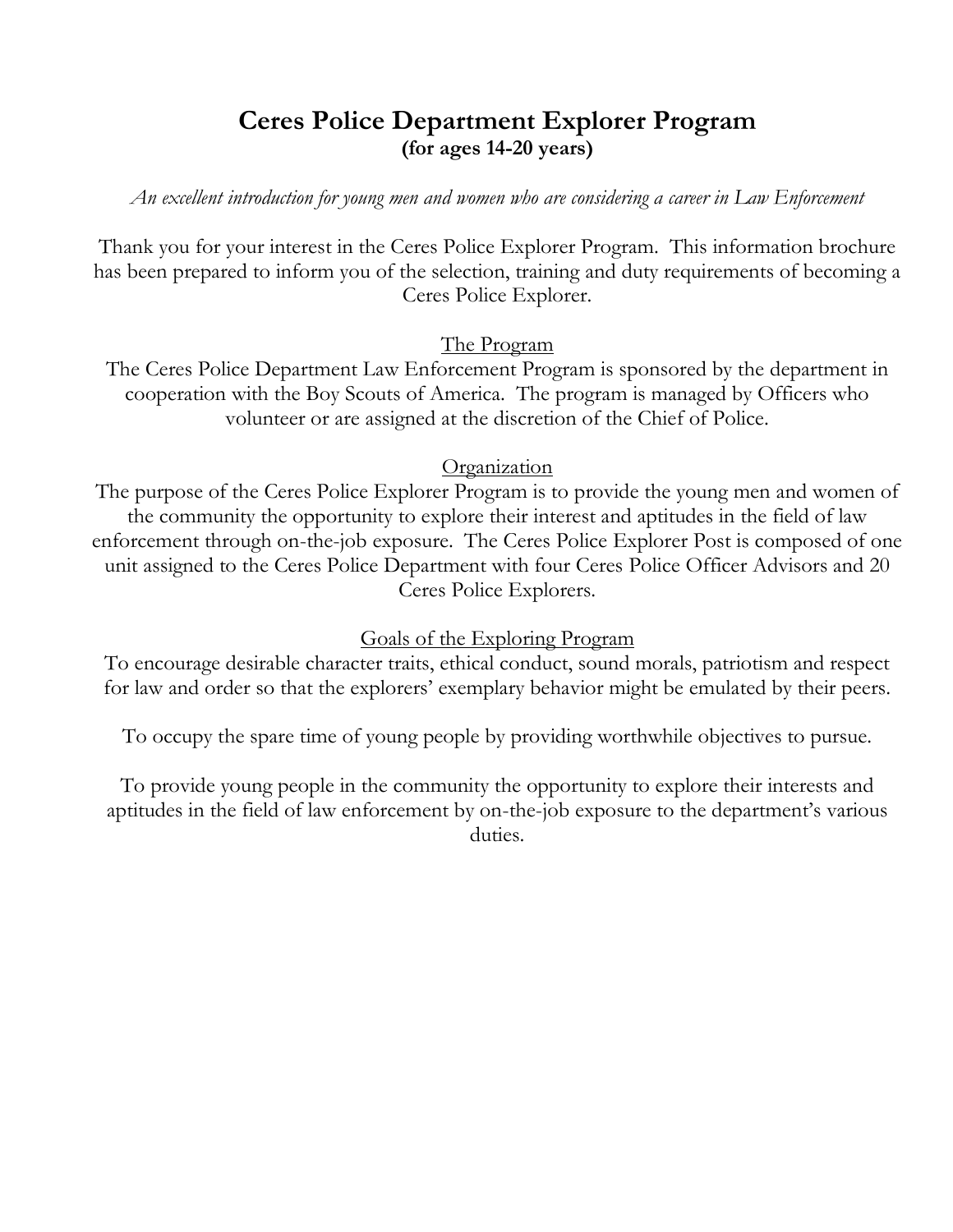## Selection Requirements

- 1. Male or female, 14-20 years of age.
- 2. United States citizen or Legal Alien who has applied for citizenship.
- 3. Possess a High School diploma or GED Certificate. If still in High School, must have a 3.0 GPA or better, and maintain this GPA.
- 4. Good physical condition, with weight in proper proportion to height.
- 5. Vision must be 20/100 or better, correctable 20/30 or better in each eye. Color vision must be normal. Hearing must be unimpaired.
- 6. Good moral character. Conviction of a felony is disqualifying. A background investigation will be conducted.
- 7. Possess the ability to clearly express thoughts in written and verbal form.
- 8. Complete a condensed version of a Law Enforcement Academy specifically designed for youth.
- 9. Be willing to contribute at least 20 hours per month to the Explorer Program.

## Application Process

Completed applications for the position of Ceres Police Explorer should be submitted to the Ceres Police Department, Office of the Chief.

The Explorer background investigator will set up an oral interview with the applicant and will conduct a background investigation. Fingerprinting will be done during this stage and will be paid for by the Ceres Police Department.

Once the background investigation is completed, if the candidate is successful, he or she will be notified of acceptance into the Ceres Police Explorer Program, pending successful completion of an Explorer Academy.

The accepted candidate is assigned to the "Explorer Unit" of the Explorer Post until he or she completes an Explorer Academy. Accepted candidates may participate in Explorer functions on a limited basis as an Explorer Cadet.

# The Explorer Academy

There are two types of Law Enforcement Academies. One is a 7-day, live-in Academy with three phases of training: basic, intermediate and advanced. The candidate must complete the basic phase of training in order to become an Explorer.

The training includes classes in Criminal Law, Patrol Procedures, Report Writing, Arrest and Control, Court Procedures, and Physical Fitness. The cost of the live-in Academy is approximately \$455.00, which includes room and board for the seven-day period.

The second type of Academy is a 5-day in-house basic training at the Ceres Police Department, during the month of June. The 5-day training includes classes on Physical Fitness, Ceres Police Policy and Procedure, Arrest and Control, including DETAC, as well as hands-on training. The successful candidate graduates from the Academy, in uniform, as a Ceres Police Explorer.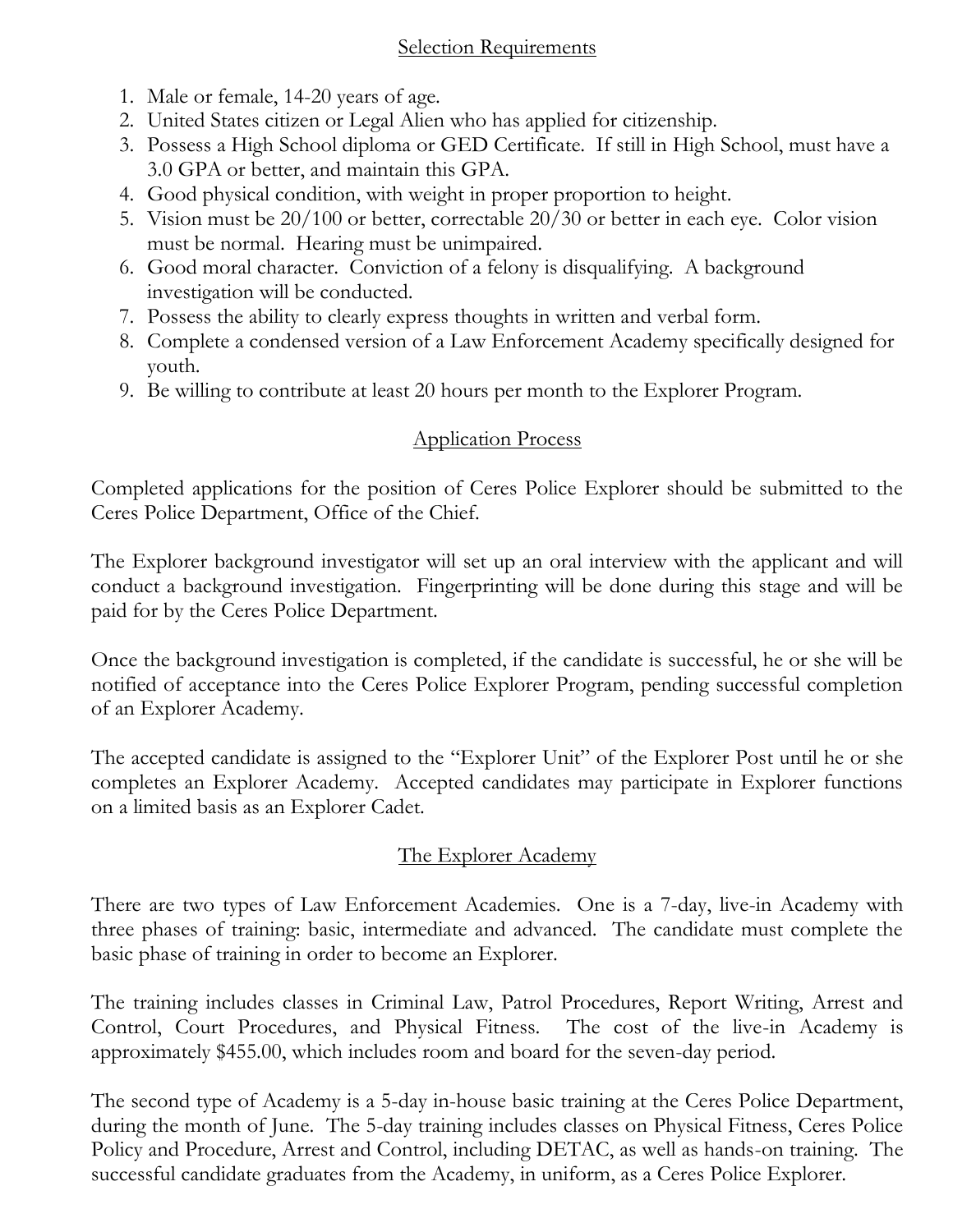## Beyond the Academy

Once the Explorer has completed the Academy, he or she will be assigned to the patrol station. The Explorer Post is made up of Explorers, Explorer Field Training Officers, Explorer Sergeants and Explorer Lieutenants, all of whom serve under the guidance of four Ceres Police Officers who are Ceres Police Explorer Advisors. Explorers may be promoted through the ranks as they gain expertise and experience.

The Ceres Police Explorer's uniform, *which is not provided by the department*, consists of the following (if you need assistance with the purchase of your uniform, please inform one of the Explorer Advisors):

- 1. A powder blue button up long sleeved and short sleeved shirt.
- 2. A department issued patch on each sleeve of the shirt that reads "Ceres Police Explorer."
- 3. An Explorers Rocker Badge with the words, "Ceres Explorer."
- 4. Navy blue Class A pants.
- 5. Navy blue undershirt.
- 6. Black basket-weave under belt with silver buckle
- 7. Black basket-weave duty belt with silver buckle
- 8. Black basket-weave handcuff case
- 9. Black radio holder
- 10.Flashlight ring/holder
- 11.Four black basket-weave duty belt keepers
- 12.Black tactical boots
- 13.Navy blue tie
- 14. Silver tie bar

Explorers are issued department identification cards which identify them as Ceres Police Explorers.

Ceres Police Explorers provide a myriad of beneficial services to the Ceres Police Department and to the community. Many members of the Ceres Police Department began as Explorers, thus forming foundations for careers in law enforcement.

Interested youth may obtain an application or more information by contacting the Ceres Police Department via mail or phone:

> Ceres Police Explorers Ceres Police Department – Attention Marcy Pederson 2727 Third Street Ceres, CA 95307

Questions? 209-538-5726 – Marcy Pederson, Chief's Administrative Secretary 209-538-5721 – Lt. Pat Crane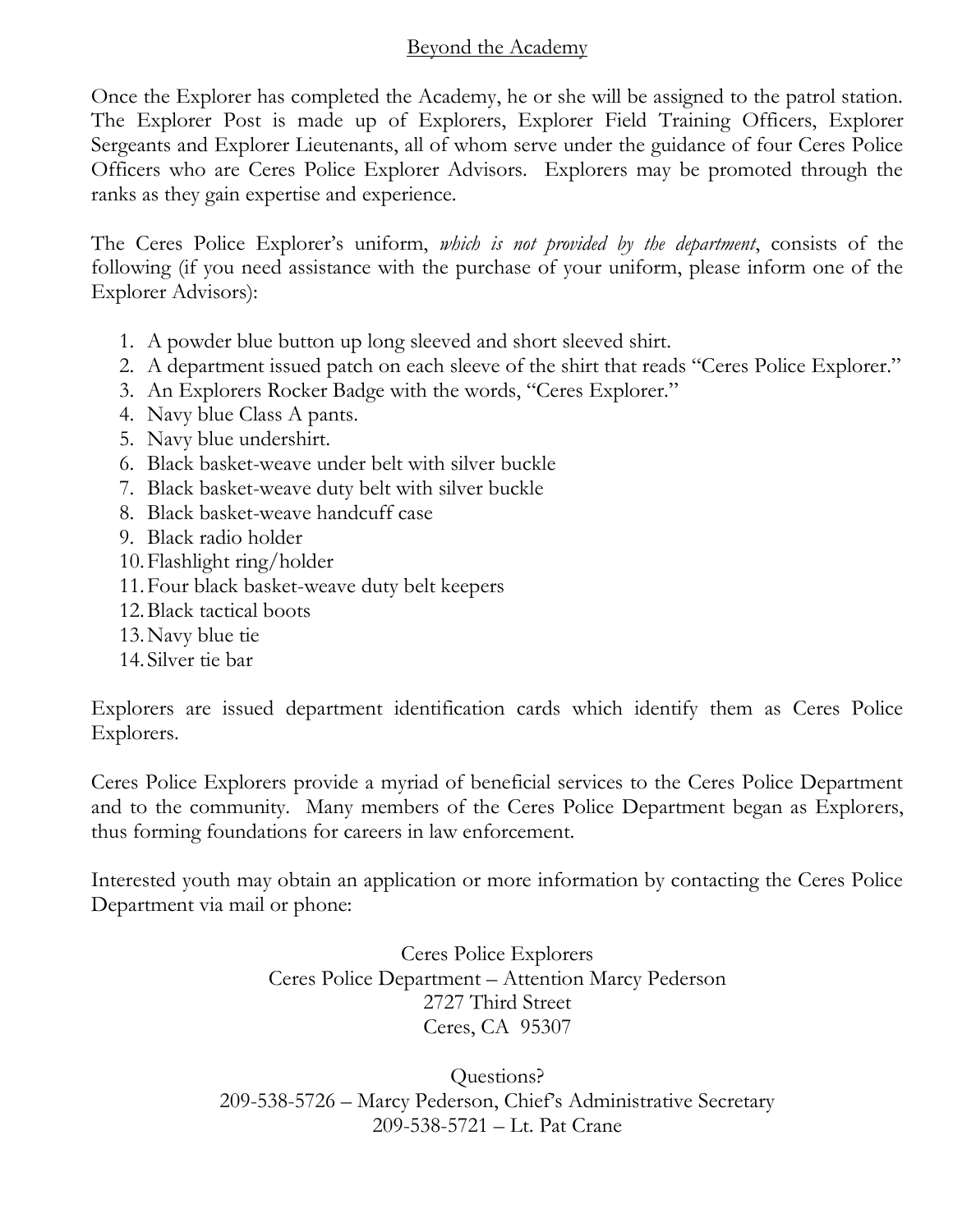# Instructions for Completing the Explorer Application/Background Package

General Guidelines:

- Personally complete all sections of the application packets
- Do not leave any blanks. If the section does not apply to you, place an "n/a" in that section. If the proper answer is "none," then write the word "none."
- Be accurate and complete with all answers
- **All references (personal, employment and school) must reflect complete addresses (i.e. PO Box or street name and number, city, state and zip code).** Incomplete or incorrect information will delay the processing of your application.

Please type all information or print clearly and legibly in black ink.

- 1. Application and Background form
	- *a. Include 3 Letters of Recommendation*
- 2. Authorization to Release Information
	- a) Applicant's name is printed at top with date of birth.
	- b) If applicant is under 18 years of age, a parent must also sign and date.
- 3. Academy Permission Slip to participate in OC/Pepperball Training
	- a) Applicant (or parent, if applicant is a minor) signs on the bottom.
- 4. Physician's (Medical Fitness) Waiver

*This form is provided, however, do not visit your physician to have the form signed until you have been told to do so.*

- a) Print applicant's name on first blank line.
- b) Applicant signs and dates
- c) If applicant is under 18 years of age, a parent must also sign and date.
- d) Physician prints name on blank line in statement. Physician signs, dates and supplies address and telephone.
- 5. Ride-along/Sit-along Waiver
	- a. Complete all areas
	- b. Applicant (or parent, if applicant is a minor) signs on the bottom.
- 6. Authorization for Medical Treatment
	- a) Print applicant's name (or parent's name if applicant is a minor) on first blank line.
	- b) Print applicant's name on second and third blank lines.
	- c) Applicant (or parent, if applicant is a minor) signs on the bottom.
- 7. Attach copy of your Birth Certificate and most recent Report Card
	- a) If you have graduated, attach a copy of your high school diploma.

You must return the fully completed package with all of the required copies for your application to be evaluated. Incomplete packages will NOT be processed.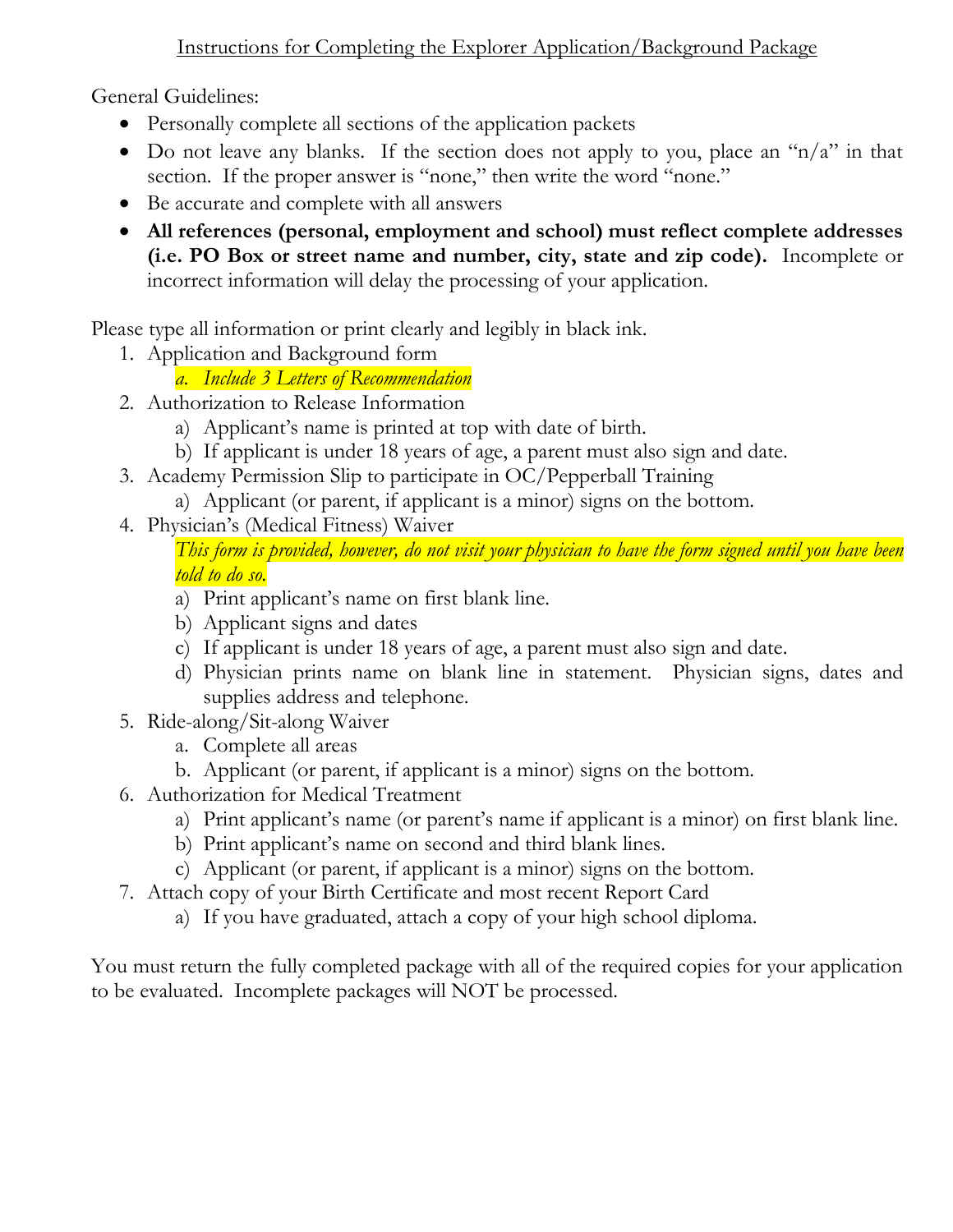# Ceres Police Department Explorer Application and Background Form

|                                                                                                                      |  |  |  | SSN_________________________Height_______Weight_______Hair Color________Eye Color_________ |  |
|----------------------------------------------------------------------------------------------------------------------|--|--|--|--------------------------------------------------------------------------------------------|--|
|                                                                                                                      |  |  |  |                                                                                            |  |
| City, State, Zip                                                                                                     |  |  |  |                                                                                            |  |
|                                                                                                                      |  |  |  |                                                                                            |  |
| List all Email Accounts. Include all email addresses ever used.                                                      |  |  |  |                                                                                            |  |
|                                                                                                                      |  |  |  |                                                                                            |  |
| <u> 1990 - Jan James James James James James James James James James James James James James James James James J</u> |  |  |  |                                                                                            |  |
|                                                                                                                      |  |  |  | ,我们也不会有什么?""我们的人,我们也不会有什么?""我们的人,我们也不会有什么?""我们的人,我们也不会有什么?""我们的人,我们也不会有什么?""我们的人           |  |
|                                                                                                                      |  |  |  |                                                                                            |  |
|                                                                                                                      |  |  |  |                                                                                            |  |
|                                                                                                                      |  |  |  |                                                                                            |  |
|                                                                                                                      |  |  |  |                                                                                            |  |
|                                                                                                                      |  |  |  |                                                                                            |  |
|                                                                                                                      |  |  |  |                                                                                            |  |
|                                                                                                                      |  |  |  |                                                                                            |  |
|                                                                                                                      |  |  |  |                                                                                            |  |
|                                                                                                                      |  |  |  |                                                                                            |  |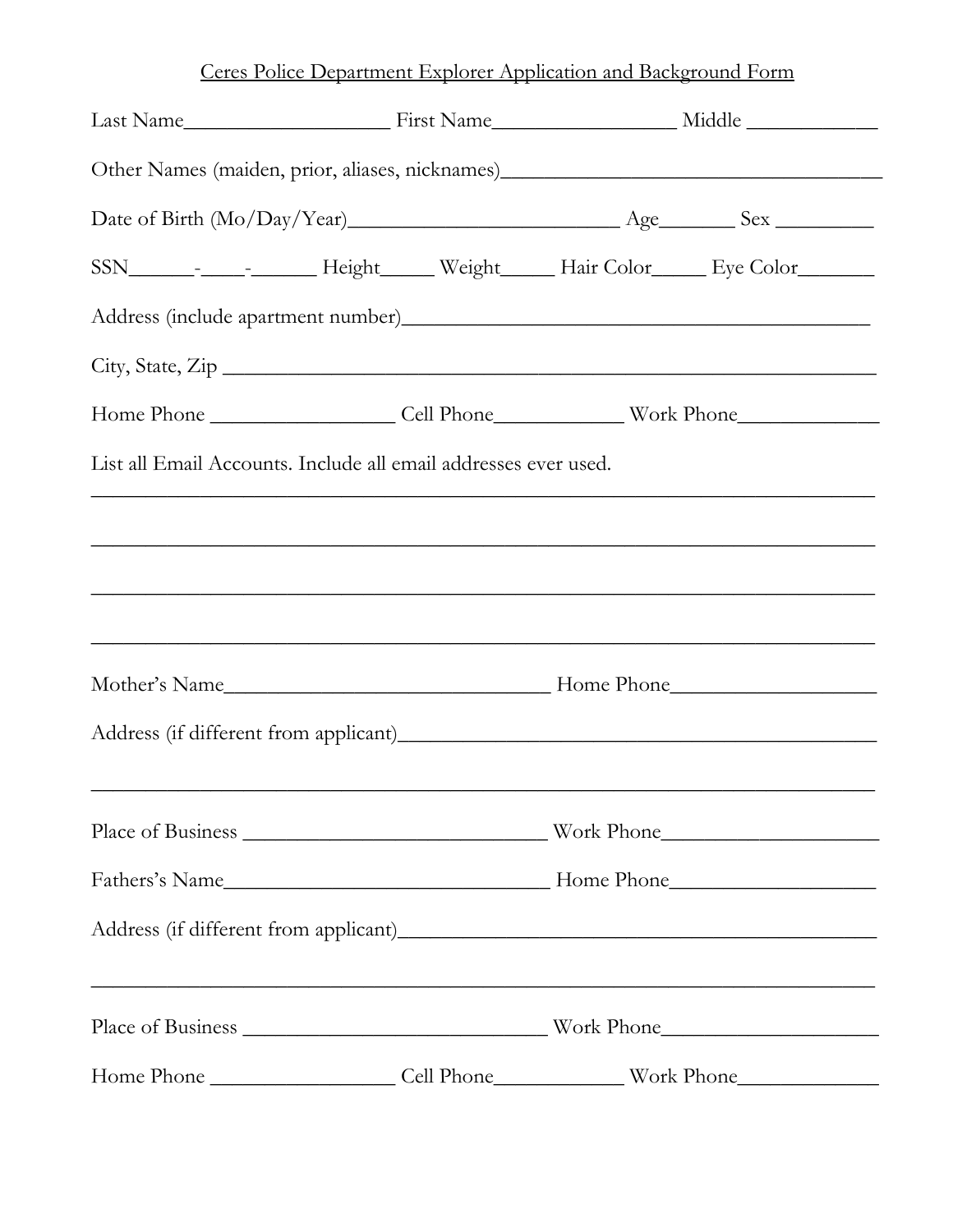## **References**

In the space below please list as references 3 individuals who have knowledge of you and your qualifications. Exclude relatives. Suggestions would be: sports coaches, church leaders, neighbors, employers. *Each of these individuals must provide us with a Letter of Recommendation.*

| Letter of Recommendation attached<br>П                                                                                                  |                         |  |
|-----------------------------------------------------------------------------------------------------------------------------------------|-------------------------|--|
|                                                                                                                                         |                         |  |
|                                                                                                                                         |                         |  |
|                                                                                                                                         |                         |  |
|                                                                                                                                         |                         |  |
|                                                                                                                                         |                         |  |
| Letter of Recommendation attached                                                                                                       |                         |  |
|                                                                                                                                         |                         |  |
|                                                                                                                                         |                         |  |
|                                                                                                                                         |                         |  |
|                                                                                                                                         |                         |  |
|                                                                                                                                         |                         |  |
| Letter of Recommendation attached                                                                                                       |                         |  |
|                                                                                                                                         | <b>Military Service</b> |  |
| Have you ever served in the military? $\Box$ Yes                                                                                        | $\Box$ No               |  |
|                                                                                                                                         |                         |  |
| Have you ever failed to register for Selective Service or the military draft, when required to do<br>so by law? $\Box$ Yes<br>$\Box$ No |                         |  |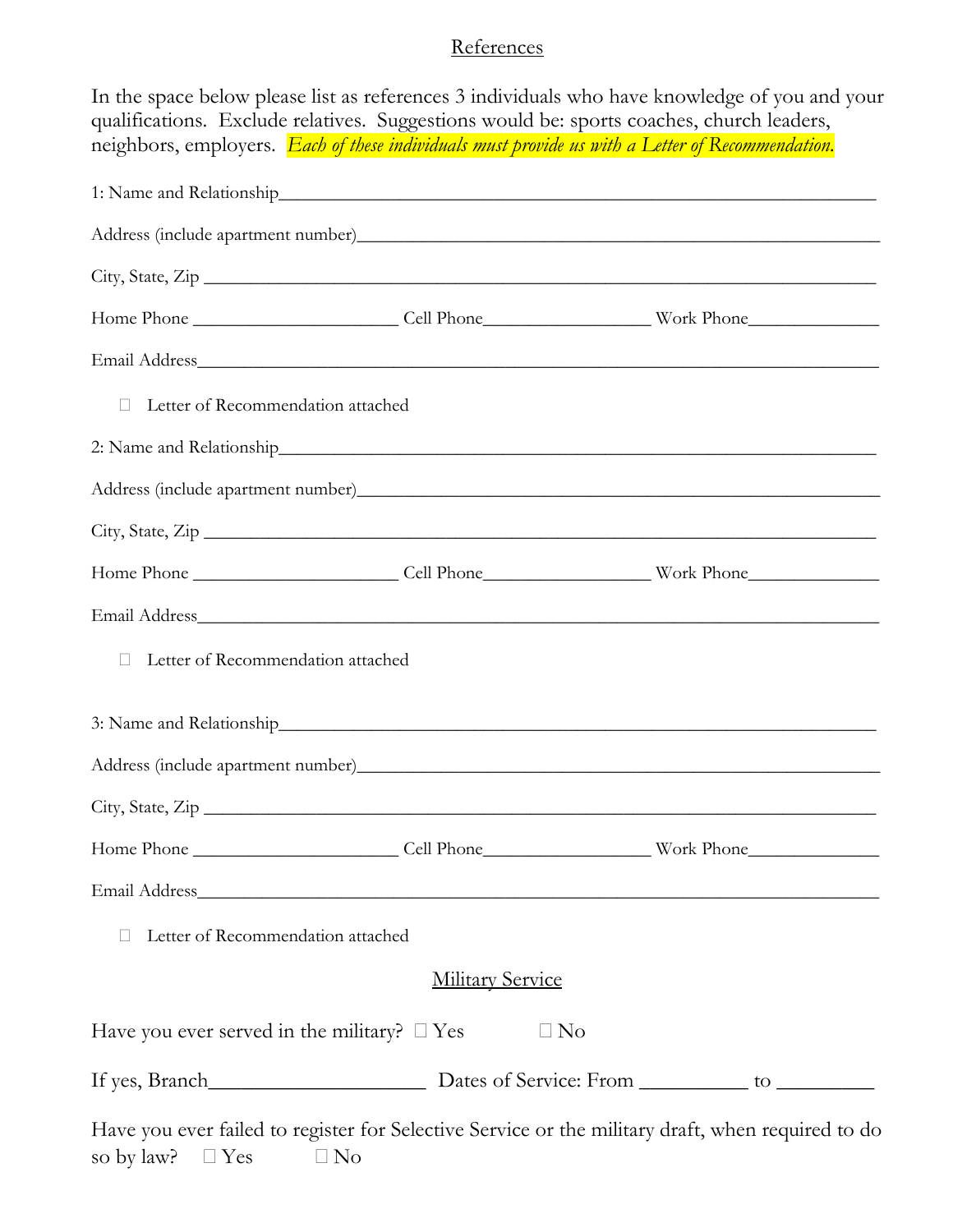# **Citizenship**

You must be a citizen of the United States or a permanent resident alien, who is eligible for and has applied for citizenship.

| Place of Birth (City and State)                                                                                              |           |                                                                                            |
|------------------------------------------------------------------------------------------------------------------------------|-----------|--------------------------------------------------------------------------------------------|
| Are you a U.S. Citizen? $\Box$ Yes $\Box$ No                                                                                 |           |                                                                                            |
| If naturalized, what year and where did you become a citizen? __________________                                             |           |                                                                                            |
| If you are a permanent resident alien, what is your registration number? __________________________                          |           |                                                                                            |
| Have you applied for U.S. Citizenship? $\Box N/A$ $\Box$ Yes $\Box$ No                                                       |           |                                                                                            |
|                                                                                                                              |           |                                                                                            |
|                                                                                                                              | Education |                                                                                            |
|                                                                                                                              |           |                                                                                            |
| I am presently a high school student in the ___th grade at ___________________High School.                                   |           |                                                                                            |
| I graduated from ________________________High School in _______________________(month/year).                                 |           |                                                                                            |
|                                                                                                                              |           |                                                                                            |
|                                                                                                                              |           |                                                                                            |
| Schools Attended:<br>Please indicate below all the schools you have attended, beginning with high school.                    |           |                                                                                            |
|                                                                                                                              |           | During the background investigation, persons who have known you in a learning environ-ment |
| will be contacted.                                                                                                           |           |                                                                                            |
|                                                                                                                              |           |                                                                                            |
| Name of School<br>Attended From _________ to __________ (month/year).                                                        |           |                                                                                            |
|                                                                                                                              |           |                                                                                            |
|                                                                                                                              |           |                                                                                            |
| Attended From ___________ to ___________ (month/year).                                                                       |           |                                                                                            |
|                                                                                                                              |           |                                                                                            |
|                                                                                                                              |           |                                                                                            |
| Attended From ___________ to ___________ (month/year).                                                                       |           |                                                                                            |
|                                                                                                                              |           |                                                                                            |
|                                                                                                                              |           |                                                                                            |
| Attended From ___________ to ___________ (month/year).                                                                       |           |                                                                                            |
|                                                                                                                              |           |                                                                                            |
| School References (teachers, counselors, coaches, etc):                                                                      |           |                                                                                            |
|                                                                                                                              |           |                                                                                            |
|                                                                                                                              |           |                                                                                            |
|                                                                                                                              |           |                                                                                            |
|                                                                                                                              |           |                                                                                            |
|                                                                                                                              |           |                                                                                            |
| Have you ever been suspended or expelled from any school?<br>If yes, please explain (include school, date and circumstances) |           | $\Box$ Yes $\Box$ No                                                                       |
|                                                                                                                              |           |                                                                                            |
|                                                                                                                              |           |                                                                                            |

\_\_\_\_\_\_\_\_\_\_\_\_\_\_\_\_\_\_\_\_\_\_\_\_\_\_\_\_\_\_\_\_\_\_\_\_\_\_\_\_\_\_\_\_\_\_\_\_\_\_\_\_\_\_\_\_\_\_\_\_\_\_\_\_\_\_\_\_\_\_\_\_\_\_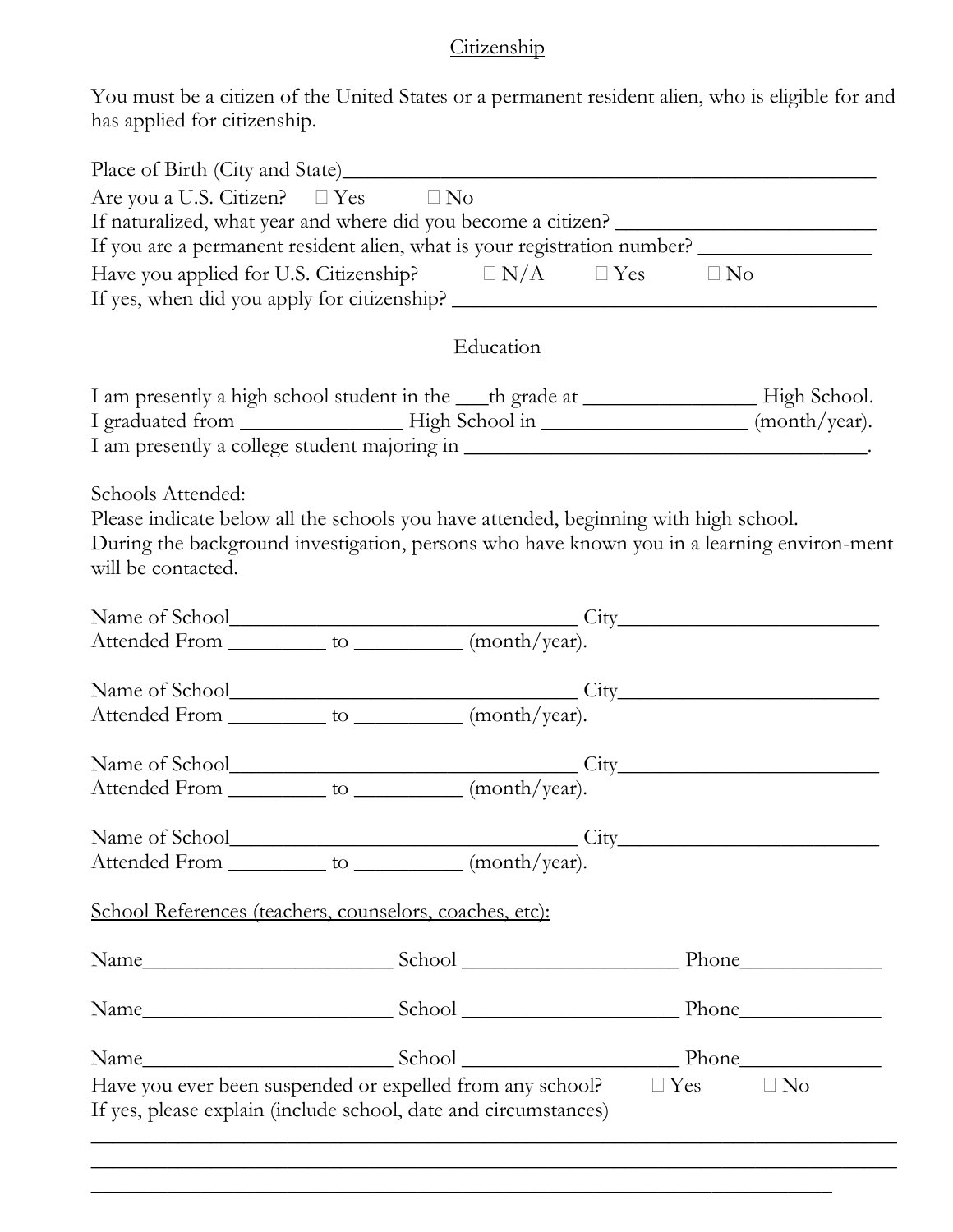# Law Enforcement Information

| Have you applied with any other law enforcement agencies?<br>If yes, please list below:                                                                                                                  | $\Box$ Yes<br>Year Bisposition Electric Disposition | $\Box$ No |
|----------------------------------------------------------------------------------------------------------------------------------------------------------------------------------------------------------|-----------------------------------------------------|-----------|
|                                                                                                                                                                                                          |                                                     |           |
|                                                                                                                                                                                                          |                                                     |           |
| Have you attended an Explorer Training Academy?                                                                                                                                                          | $\Box$ Yes                                          | $\Box$ No |
| Have you had any other law enforcement training?                                                                                                                                                         | $\Box$ Yes                                          | $\Box$ No |
|                                                                                                                                                                                                          |                                                     |           |
| From ________ to _________ (month/year) □ Full-time □ Part-time □ Temp □ Volunteer<br>Names of co-workers experience and the state of co-workers and the state of co-workers and the state of co-workers |                                                     |           |
|                                                                                                                                                                                                          |                                                     |           |
| From _________ to __________ (month/year) □ Full-time □ Part-time □ Temp □ Volunteer<br>Title and Duties                                                                                                 |                                                     |           |
|                                                                                                                                                                                                          |                                                     |           |
| Address_ https://www.accommunications.com/                                                                                                                                                               |                                                     |           |

Have you ever been fired, or asked or forced to resign, from any place of employment?  $\Box$  Yes  $\Box$  No If yes, explain what job, when and why on the back of this page.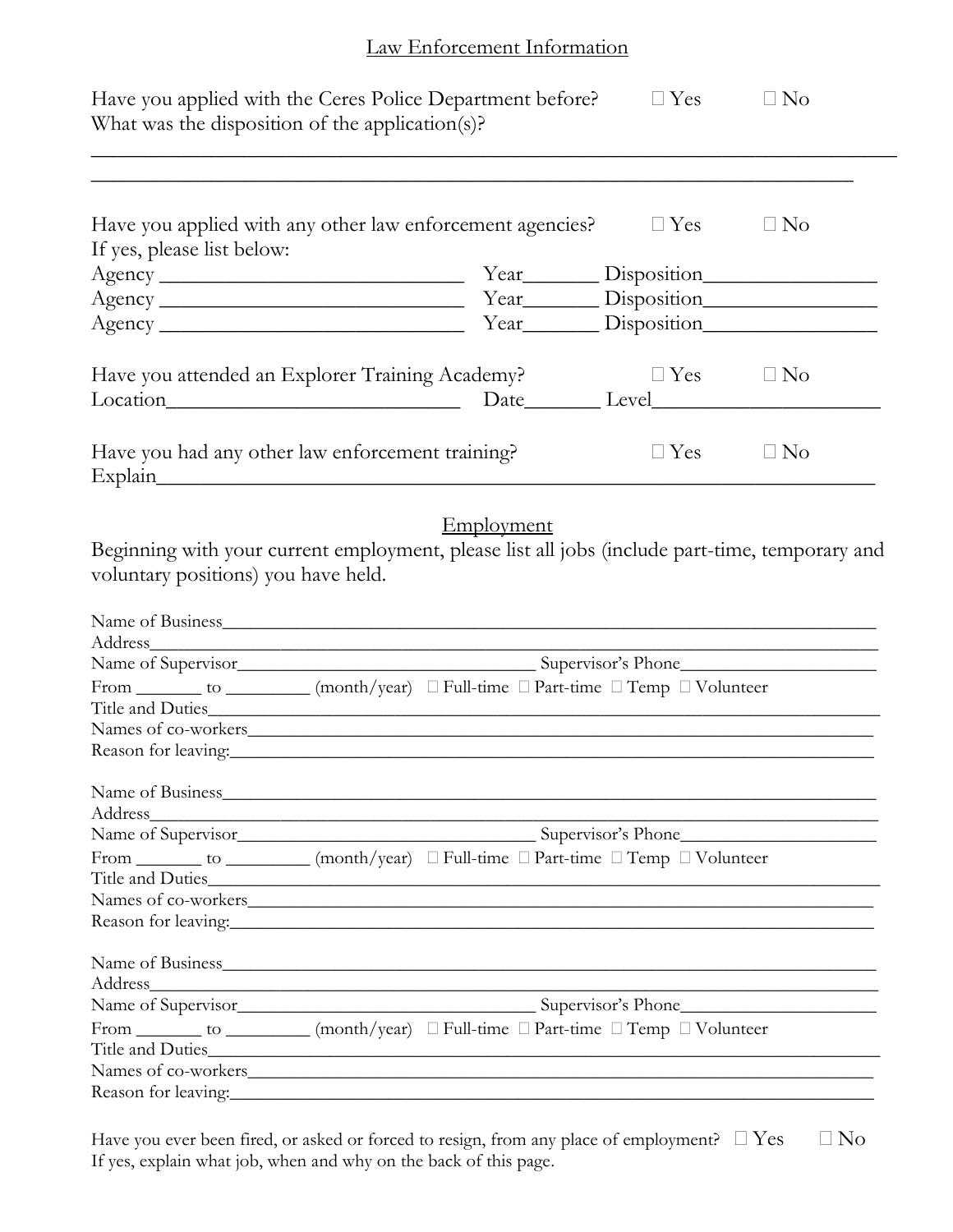#### Driving Record

| Do you have a valid California Driver's License (CDL)? $\square$ Yes | $\Box$ No               |
|----------------------------------------------------------------------|-------------------------|
| CDL number                                                           | Expiration date         |
|                                                                      |                         |
| Have you ever had an out-of-state license?                           | $\Box$ Yes<br>$\Box$ No |
|                                                                      | What $\text{year}(s)$   |

Has your license ever been suspended, restricted, revoked, or placed on probation?  $\Box$  Yes  $\Box$  No If yes, explain when and why on the back of this page.

| Please list all traffic citations (excluding parking citations) you have received in the past 3 years. |          |      |
|--------------------------------------------------------------------------------------------------------|----------|------|
| Nature of violation                                                                                    | Location | Date |
| Nature of violation                                                                                    | Location | Date |
| Nature of violation                                                                                    | Location | Date |
| Nature of violation                                                                                    | Location | Date |

Do you have any citations or parking tickets that are past due or pending?  $\square$  Yes  $\square$  No If yes, explain on the back of this page.

When was the last time you drove a motor vehicle while "under the influence" of an alcoholic beverage or some type of illegal drug when you could have been arrested or stopped? Month/Year or  $N/A$ 

| Do you currently have automobile insurance?<br>Insurance carrier police number __                                      |                              | $\Box$ Yes | $\Box$ No |                                 |           |
|------------------------------------------------------------------------------------------------------------------------|------------------------------|------------|-----------|---------------------------------|-----------|
| If no, explain why and how long you have driven without insurance on the back of this page.                            |                              |            |           |                                 |           |
| Have you ever been involved as a driver in a motor vehicle accident?<br>If yes, please give details for each accident. |                              |            |           | $\Box$ Yes                      | ∃No       |
|                                                                                                                        |                              |            |           | $\Box$ Injury $\Box$ Non-injury |           |
| Police investigation? $\Box$ Yes $\Box$ No Per Police Agency, at fault?                                                |                              |            |           | $\Box$ Yes                      | $\Box$ No |
| Date Location                                                                                                          |                              |            |           | $\Box$ Injury $\Box$ Non-injury |           |
| Police investigation? $\Box$ Yes $\Box$ No                                                                             | Per Police Agency, at fault? |            |           | $\Box$ Yes                      | $\Box$ No |

| Date                                       | Location |                              |                      | $\Box$ Injury $\Box$ Non-injury |
|--------------------------------------------|----------|------------------------------|----------------------|---------------------------------|
| Police investigation? $\Box$ Yes $\Box$ No |          | Per Police Agency, at fault? | $\Box$ Yes $\Box$ No |                                 |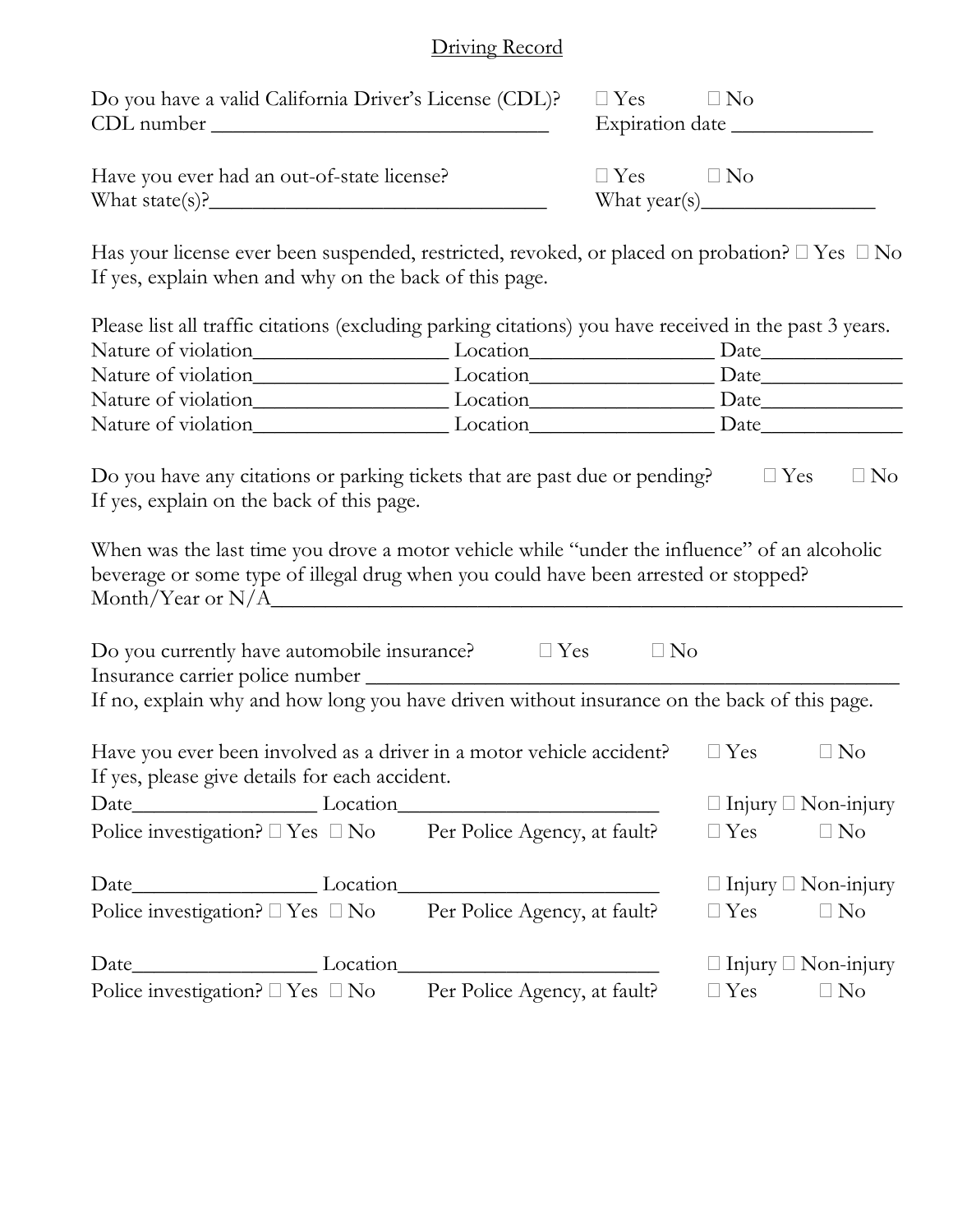#### Alcohol Usage

| Have you ever consumed an alcoholic beverage?<br>$\Box$ Yes<br>$\Box$ No               |  |
|----------------------------------------------------------------------------------------|--|
| What type of alcoholic beverages do you drink?                                         |  |
| On average, how many days a month do you drink alcoholic beverages?                    |  |
| How many drinks do you consume when you do drink?                                      |  |
| When was the last time you were drunk?<br>(mo/year)                                    |  |
| How many times have you been drunk in the past 6 months?<br>$\_$ The past year? $\_\_$ |  |

## Application Certification and Signatures

\_\_\_\_\_\_\_\_\_\_\_\_\_\_\_\_\_\_\_\_\_\_\_\_\_\_\_\_\_\_\_\_\_\_\_\_\_\_\_\_\_\_\_\_\_\_\_\_\_\_\_\_\_\_\_ \_\_\_\_\_\_\_\_\_\_\_\_\_\_\_\_\_\_

I hereby certify that all statements made in this application are true and complete. I understand that any misstatements of material facts will subject me to disqualification or dismissal.

I understand that all answers are subject to a truth verification examination.

Signature of Applicant Date

Signature of Parent (if applicant is a minor) Date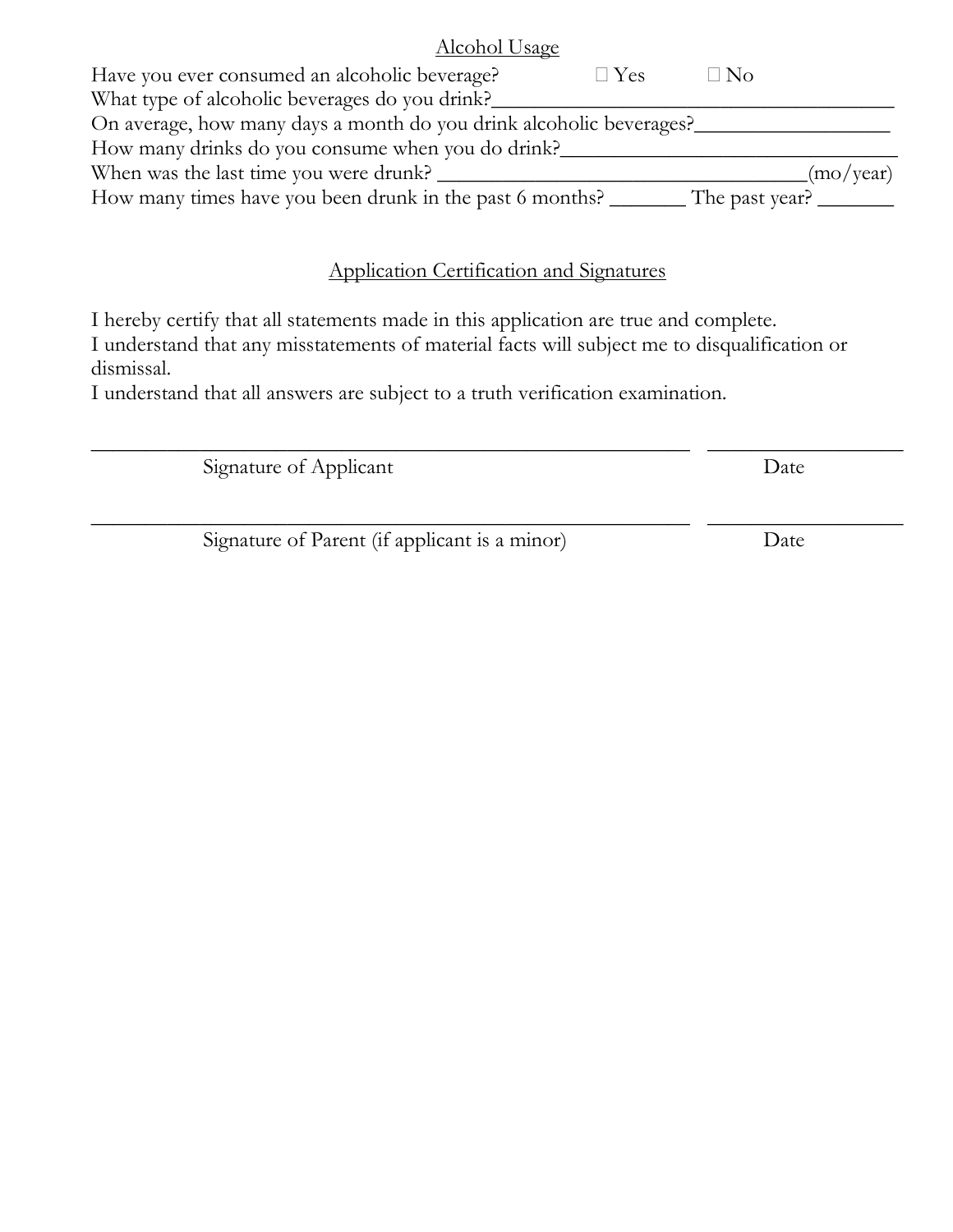#### Ceres Police Department Authorization to Release Information

| Name        | Date of Birth |
|-------------|---------------|
| Other Names |               |

To Whom it May Concern:

I respectfully request and authorize you to permit Ceres Police Department (properly identified) to review my juvenile or adult probation record, medical record, school record and employment record; including, but not limited to, personnel files, background files, internal investigation files, disciplinary files and training files.

There are also authorized to copy any material contained therein.

I hereby release you, your organization, or others from any liability or damage that may result from furnishing the requested information.

A photocopy of this release form will be valid as an original thereof, even though said photocopy does not contain an original writing of my signature. The original form is maintained at the Ceres Police Department and will be made available upon request.

The information is to be used to assist the Ceres Police Department in determining my fitness and qualifications for a position of trust and responsibility.

\_\_\_\_\_\_\_\_\_\_\_\_\_\_\_\_\_\_\_\_\_\_\_\_\_\_\_\_\_\_\_\_\_\_\_\_\_\_\_\_\_\_\_\_\_\_\_\_\_\_\_\_\_\_\_ \_\_\_\_\_\_\_\_\_\_\_\_\_\_\_\_\_\_

This release will expire one (1) year after the date signed.

Signature of Applicant Date

Signature of Parent (if applicant is a minor) Date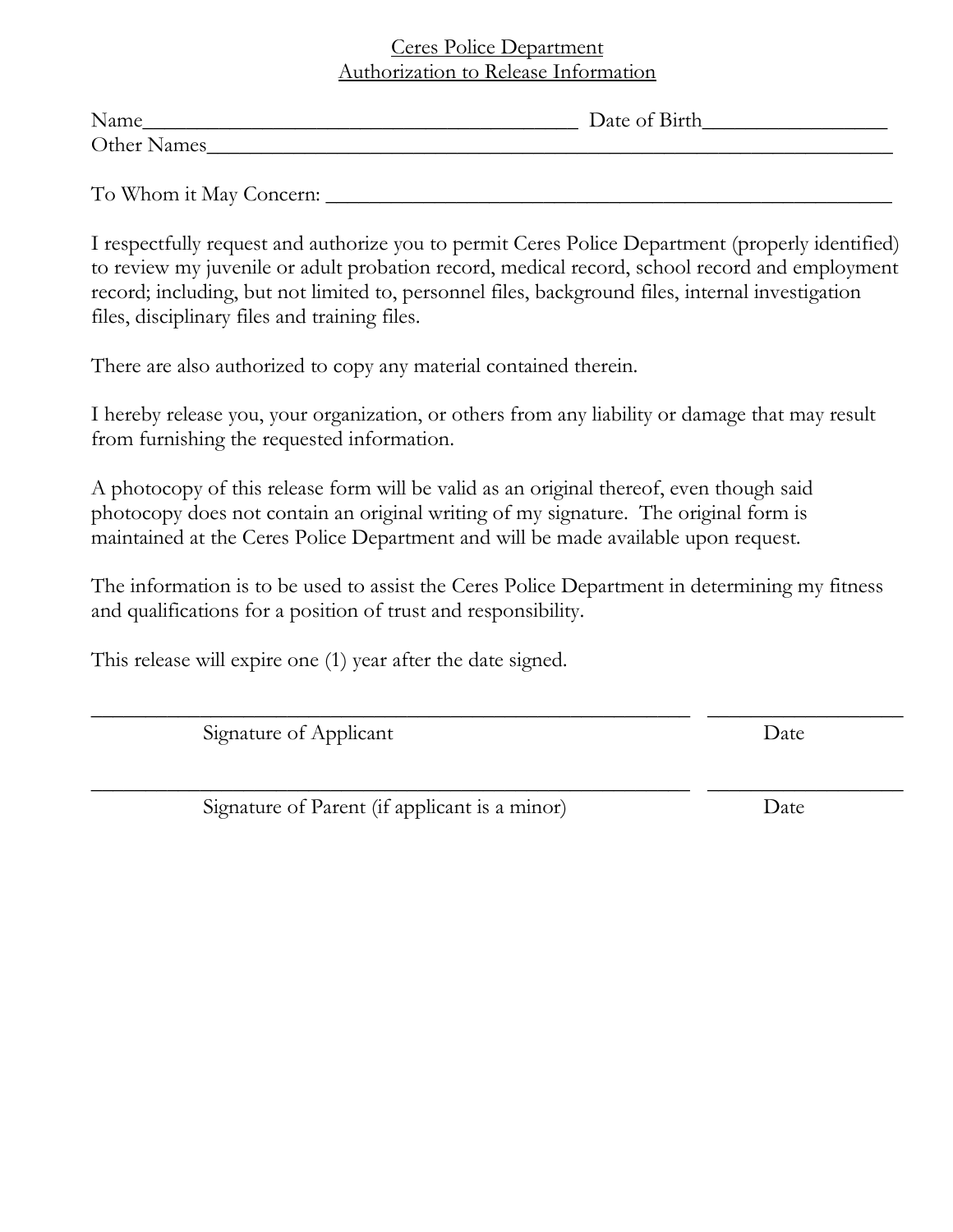## Ceres Police Department Physician's Medical Waiver

I, and in the indextand that I must be in

(applicant) satisfactory physical condition to perform the duties required of the Ceres Police Department Explorers Program.

These duties include moderate physical activities such as walking and running, entering and exiting a vehicle several times in a 12.5 hour period and occasionally standing for an extended period of time.

In addition, I will be attending a five-day and seven-day academy during which time I will be participating in rigorous physical activity.

By signing this waiver, I acknowledge that I am in adequate physical condition and have no medical limitations that would prohibit my participation in the Ceres Police Explorer Program.

\_\_\_\_\_\_\_\_\_\_\_\_\_\_\_\_\_\_\_\_\_\_\_\_\_\_\_\_\_\_\_\_\_\_\_\_\_\_\_\_\_\_\_\_\_\_\_\_\_\_\_\_\_\_\_ \_\_\_\_\_\_\_\_\_\_\_\_\_\_\_\_\_\_

Signature of Applicant Date

Signature of Parent/Guardian (if applicant is a minor) Date

**\*\*\*\*\*\*\*\*\*\*\*\*\*\*\*\*\*\*\*\*\*\*\*\*\*\*\*\*\*\*\*\*\*\*\*\*\*\*\*\*\*\*\*\*\*\*\*\*\*\*\*\*\*\*\*\*\*\*\*\*\*\*\*\*\*\*\*\*\*\*\*\*\*\*\*\*\*\*\*\*\*\*\*\*\*\*\*\*\*\*\*\*\*\*\*\*\*\*\*\*\*\*\*\*\*\*\*\*\*\*\*\*\*\*\*\*\*\*\*\*\*\*\*\*\*\*\*\*\*\*\*\*\***

I, \_\_\_\_\_\_\_\_\_\_\_\_\_\_\_\_\_\_\_\_\_\_\_\_\_\_\_\_\_\_\_\_\_\_\_\_\_\_\_\_\_\_\_\_\_\_\_, M.D. am unaware of any

(Printed name of Physician) conditions or restrictions that would prohibit my patient from participating in any of the activities listed above.

\_\_\_\_\_\_\_\_\_\_\_\_\_\_\_\_\_\_\_\_\_\_\_\_\_\_\_\_\_\_\_\_\_\_\_\_\_\_\_\_\_\_\_\_\_\_\_\_\_\_\_\_\_\_\_ \_\_\_\_\_\_\_\_\_\_\_\_\_\_\_\_\_\_ Signature of Physician Date

\_\_\_\_\_\_\_\_\_\_\_\_\_\_\_\_\_\_\_\_\_\_\_\_\_\_\_\_\_\_\_\_\_\_\_\_\_\_\_\_\_\_\_\_\_\_\_\_\_\_\_\_\_\_\_ \_\_\_\_\_\_\_\_\_\_\_\_\_\_\_\_\_\_ Physician's Address Physician's Phone

**\*\*\*Do not return this form to the Ceres Police Department without the Physician's signature\*\*\***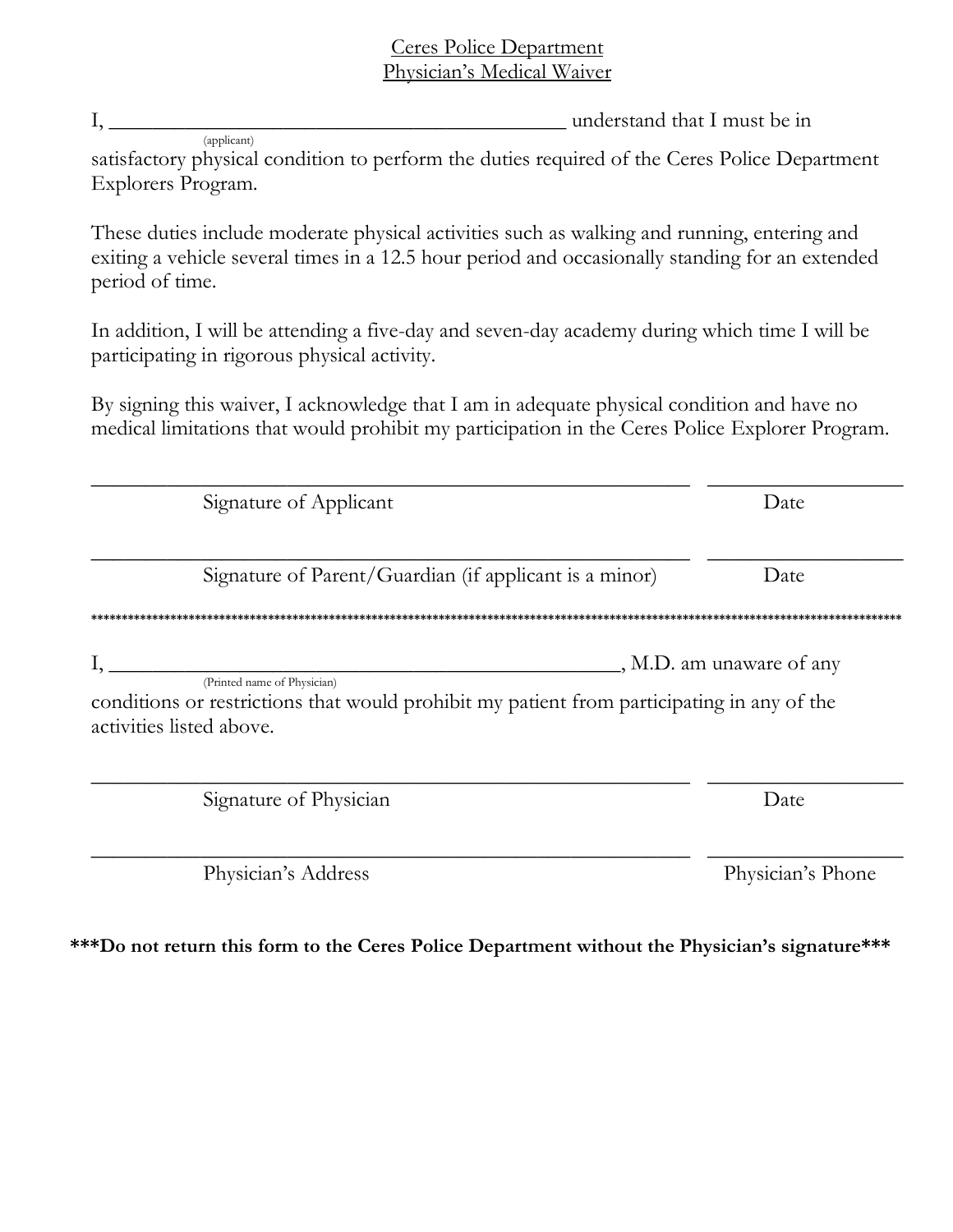## Ceres Police Department Explorer Academy Permission Slip

During the Explorer Academy, Explorers will be trained on the effects of Oleoresin Capsicum (OC), otherwise known as pepper spray/pepper ball. The Explorers will conduct a simple spray of OC in the general face area and will proceed to a decontamination area.

OC is non-toxic, non-flammable, and is made from food grade ingredients. OC is used in Law Enforcement to distract the suspect during a physical altercation. Officers, as well as Explorers, may come in contact with this chemical agent.

Experiencing the effects of OC in a safe and controlled environment will prevent accidents or panic out in the field. The Explorers will learn how to deal with, and react to, the chemical agent in a safe and tactical manner.

On some occasions, OC has been known to cause irritation to the eyes, vomiting, a "burning" sensation, coughing and/or irritation to the skin.

For the safety of the Explorers, trained and certified medical staff will be standing by during the training.

|                    | $\mathbf{r}$ |
|--------------------|--------------|
| Parent<br>Juardian |              |

to participate in the  $OC/Pe$ 

(Applicant) training with the Ceres Police Department Explorer Academy. I am aware that my son/ daughter will actively and physically participate in this training.

\_\_\_\_\_\_\_\_\_\_\_\_\_\_\_\_\_\_\_\_\_\_\_\_\_\_\_\_\_\_\_\_\_\_\_\_\_\_\_\_\_\_\_\_\_\_\_\_\_\_\_\_\_\_\_ \_\_\_\_\_\_\_\_\_\_\_\_\_\_\_\_\_\_ Signature of Parent/Guardian (if applicant is a minor) Date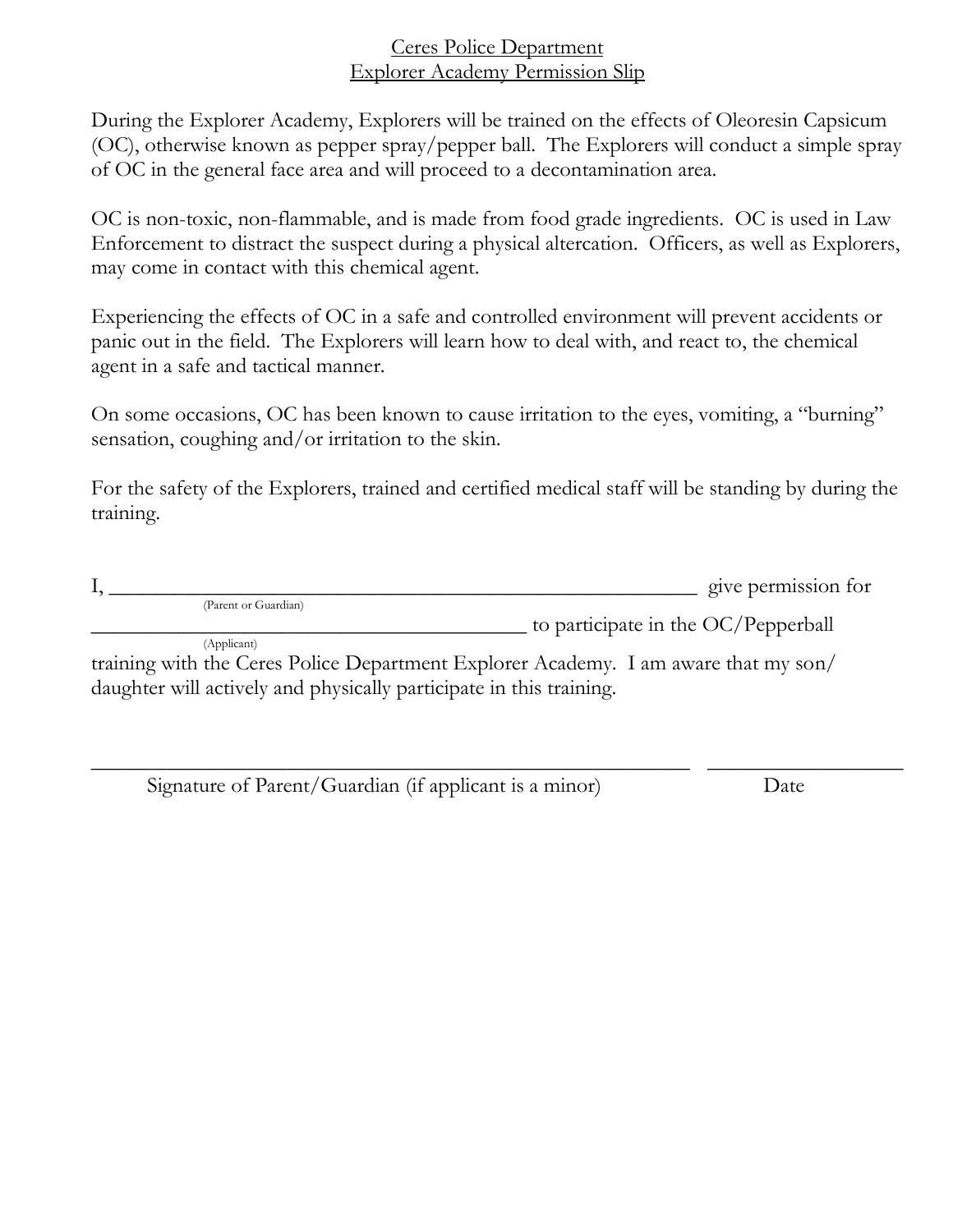#### CERES POLICE DEPARTMENT RIDE-ALONG/SIT-ALONG PROGRAM

The Ceres Police Department's ride-along/sit-along program is designed to offer Explorers a "behind the scenes" look into the Department. The purpose is to provide Explorers an opportunity to observe daily police patrol/dispatch activities and to provide an overall view of police officer's/dispatcher's duties.

It is our hope that the insight into the line operation of the Department will be both informative, enjoyable and further promote positive interaction. We want you to be fully aware of the conditions and circumstances under which this program operates.

In order to protect the safety of our Explorers and police officers:

- A copy of your photo ID MUST be submitted with your completed application
- All applicants WILL undergo a background check. You may not participate in a Ride-along/Sit-Along until your background is complete.
- The following items are PROHIBITED during all ride-along/sit-alongs:
	- o NO backpacks
	- o NO packages
	- o NO oversized purses
	- o NO cellular phones
	- o NO weapons

| Emergency Contact Person/Address/Phone/Relationship:                                     |                                                                                                                                                                                                                                                                                                                                                                                                                                                                                                                                                                                                                        |                      |
|------------------------------------------------------------------------------------------|------------------------------------------------------------------------------------------------------------------------------------------------------------------------------------------------------------------------------------------------------------------------------------------------------------------------------------------------------------------------------------------------------------------------------------------------------------------------------------------------------------------------------------------------------------------------------------------------------------------------|----------------------|
|                                                                                          | The reason I, _________________________________, wish to participate in the Ceres Police citizen ride-along/sit-along program                                                                                                                                                                                                                                                                                                                                                                                                                                                                                          |                      |
|                                                                                          |                                                                                                                                                                                                                                                                                                                                                                                                                                                                                                                                                                                                                        |                      |
|                                                                                          | Have you ever been on a ride-along/sit-along with the Ceres Police Dept? $\Box$ Yes $\Box$ No If yes, when?                                                                                                                                                                                                                                                                                                                                                                                                                                                                                                            |                      |
|                                                                                          | Are you related to an employee of the Ceres Police Department? $\Box$ Yes $\Box$ No If yes, who?                                                                                                                                                                                                                                                                                                                                                                                                                                                                                                                       |                      |
|                                                                                          | If you are "non-resident," have you requested a ride-along/sit-along with the agency in the city you reside?                                                                                                                                                                                                                                                                                                                                                                                                                                                                                                           | $\Box$ Yes $\Box$ No |
| If you wish to ride/sit with a specific officer/dispatcher on a specific date, who/when? |                                                                                                                                                                                                                                                                                                                                                                                                                                                                                                                                                                                                                        |                      |
| contained herein.                                                                        | PARENT OR GUARDIAN WAIVER (If applicant is under 18)<br>I, the undersigned, am the parent or legal guardian of the minor participant and request that my child be allowed to participate in the<br>Ride-Along/Sit-Along Program. I have carefully read the waiver and identification agreement, know and understand its contents, and<br>sign it voluntarily intending that it be binding upon the minor participant and myself, and our heirs, next of kin, family, guardians,<br>conservators, executors, administrators, trustees and assigns. I expressly assume the duties, liabilities, and terms and conditions |                      |

Guardian Signature: \_\_\_\_\_\_\_\_\_\_\_\_\_\_\_\_\_\_\_\_\_\_\_\_\_\_\_\_\_\_\_\_\_\_\_\_\_\_\_\_\_\_\_\_\_\_ Relationship: \_\_\_\_\_\_\_\_\_\_\_\_\_\_\_\_\_\_\_\_\_\_\_\_\_\_\_\_\_\_\_

CPD Witness: \_\_\_\_\_\_\_\_\_\_\_\_\_\_\_\_\_\_\_\_\_\_\_\_\_\_\_\_\_\_\_\_\_\_\_\_\_\_\_\_\_\_\_\_\_\_\_\_\_\_\_\_\_\_\_\_\_\_\_\_\_\_\_\_\_\_\_\_\_\_\_\_\_\_\_\_\_\_\_\_\_\_\_\_\_\_\_\_\_\_\_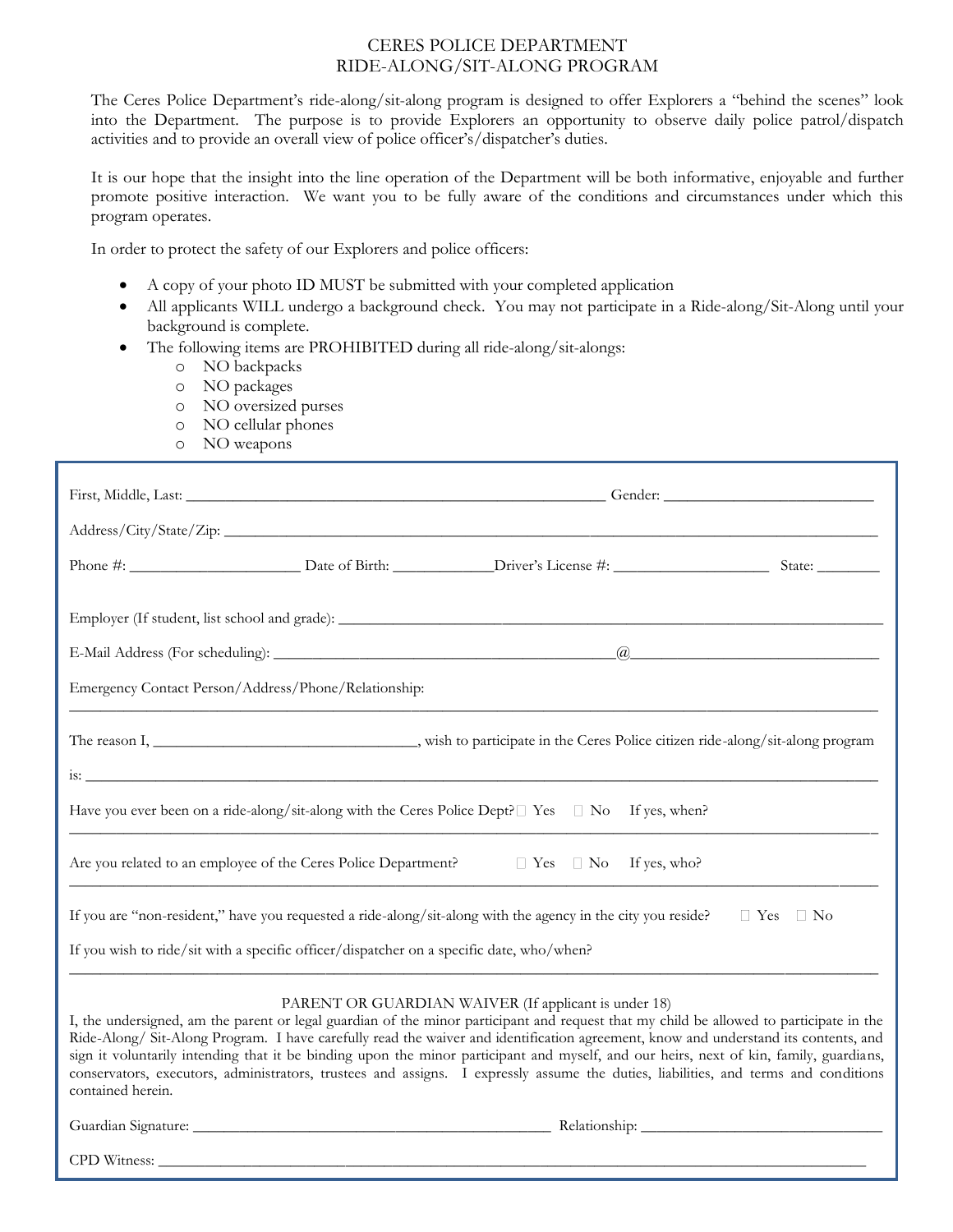#### CERES POLICE DEPARTMENT RIDE-ALONG/SIT-ALONG WAIVER

I request the privilege of riding along with and accompanying one or more police officers/sitting in with one or more police dispatchers of the Ceres Police Department on his/her daily duties. In consideration of being allowed to participate in this program, I state and agree to the following:

For ride-alongs, I understand that I will be assigned to ride with one or more police officers who will attend to his/her normal duties and will respond to all calls for service. I am aware that a police officer can be and often is assigned duties which involve physical danger and serious risk of harm. I understand that by accompanying members of the Ceres Police Department, there is a high probability that I will be exposed to hazardous situations inherent in police work where I may be at risk for serious or even fatal injury, including, but not limited to, high speed vehicle operations, accidents, arrests, the use of dangerous weapons, assault, riots, breaches of the peace, unlawful acts or forcible resistance by law violators or suspected law violators, defective condition of equipment or facilities, and the negligence of other people, including, but not limited to, other participants, volunteers, officers and citizens, and I further understand that the police officer will not avoid or disregard his/her duties which involve such risks or danger simply because I am accompanying him/her.

For sit-alongs, I understand that I will be assigned to sit and observe one or more dispatchers who will attend to his/her normal duties. The environment, though normally at risk as is found in patrol, can be high stress or program participants may hear loud and profane language from callers.

Knowing the risks involved, I hereby assume any and all risks of injury, death or property damage arising out of or in any way connected with my participation in said Program, and understand that I am responsible for my own safety. On behalf of myself, my heirs, next of kin, family, relatives, guardians, conservators, executors, administrators, trustees and assigns, I waive, release, discharge in advance the City and its officers, officials, employees, contractors, agents and volunteers ("City personnel") from and against all liability arising out of or connected in any way with my participation in the Ride-Along/Sit-Along Program, whether caused by the negligence or other legal fault of the City or City personnel, or the care, maintenance, or use of any facility, vehicle, or other equipment used in the performance of the police officer's/dispatcher's duties. In further consideration of my being allowed to participate in this program, I agree to indemnify and hold harmless the City and all City personnel from any loss, liability, damage, cost or expense they might incur from my participation, including litigation costs or expenses.

I understand and agree that this waiver and indemnification agreement is intended to be as broad and inclusive as permitted by law and that if any portion of this waiver and indemnification agreement is invalid, the balance shall continue in full force and effect.

I HAVE CAREFULLY READ THIS WAIVER AND INDEMNIFICATION AGREEMENT AND FULLY UNDERSTAND ITS CONTENTS. I AM AWARE THAT THIS IS A WAIVER OF LIABILITY AND A CONTRACT BETWEEN ME AND THE CITY OF CERES. I VOLTARILY AGREE TO EACH OF THE TERMS AND PROVISIONS HEREIN AND SIGN THIS WAIVER AGREEMENT OF MY OWN FREE WILL.

\_\_\_\_\_\_\_\_\_\_\_\_\_\_\_\_\_\_\_\_\_\_\_\_\_\_\_\_\_\_\_\_\_\_\_\_\_\_\_\_\_\_\_\_\_\_\_\_\_\_\_\_\_\_\_ \_\_\_\_\_\_\_\_\_\_\_\_\_\_\_\_\_\_\_\_\_\_\_\_\_\_\_\_\_\_\_\_\_\_\_\_\_\_\_\_\_\_\_\_\_\_\_\_\_\_\_\_\_\_\_\_\_\_\_

Dated this \_\_\_\_\_\_\_\_\_ day of \_\_\_\_\_\_\_\_\_\_\_\_\_\_\_\_\_\_\_\_\_\_\_, 20\_\_\_\_\_\_\_\_\_, at Ceres, California.

(Signature of applicant) (Signature of Parent/Guardian if applicant is under the age of 18)

#### \*\*\* LEGAL NOTE – PLEASE READ BEFORE SIGNING \*\*\*

background check. By signing the form, you are giving the Ceres Police Department permission to complete a thorough criminal This form must be completed and returned to the Ceres Police Department. It takes at least one week to process the form and do a history check on you prior to the ride-along/sit-along. Completing this form does not guarantee the applicant a ride-along/sit-along. You will be contacted to inform you if your application has been approved or denied. During the contact, the time and date of the ridealong/sit-along will be established. Ride-Along applicants will be given a safety briefing at the time of the ride-along. Any questions regarding the ride-alongs or the application process should be directed to the Ceres Police Patrol Watch Commander during regular business hours, Monday-Friday, 8 AM to 5 PM, at 209-538-5706. Questions regarding the Sit-Along program should be directed to the Ceres Police Dispatch Supervisor at 209-538-5716.

Riders are expected to be physically able to handle themselves in the event of a critical incident. Please indicate on the line below if you have a physical or mental condition that may prevent you from doing so. \_\_\_\_\_\_\_\_\_\_\_\_\_\_\_\_\_\_\_\_\_\_\_\_\_\_\_\_\_\_\_\_\_\_\_\_\_\_\_\_\_\_\_\_\_\_\_\_\_\_\_\_\_\_\_\_\_\_\_\_\_\_\_\_\_\_\_\_\_\_\_\_\_\_\_\_\_\_\_\_\_\_\_\_\_\_\_\_\_\_\_\_\_\_\_

| *** OFFICIAL USE ONLY *** |  |  |                                                                                                     |
|---------------------------|--|--|-----------------------------------------------------------------------------------------------------|
|                           |  |  | Type of ID Presented: $\Box$ Driver's License $\Box$ Military ID $\Box$ ID Card $\Box$ Other $\Box$ |
|                           |  |  |                                                                                                     |
|                           |  |  |                                                                                                     |
|                           |  |  |                                                                                                     |
|                           |  |  |                                                                                                     |
|                           |  |  |                                                                                                     |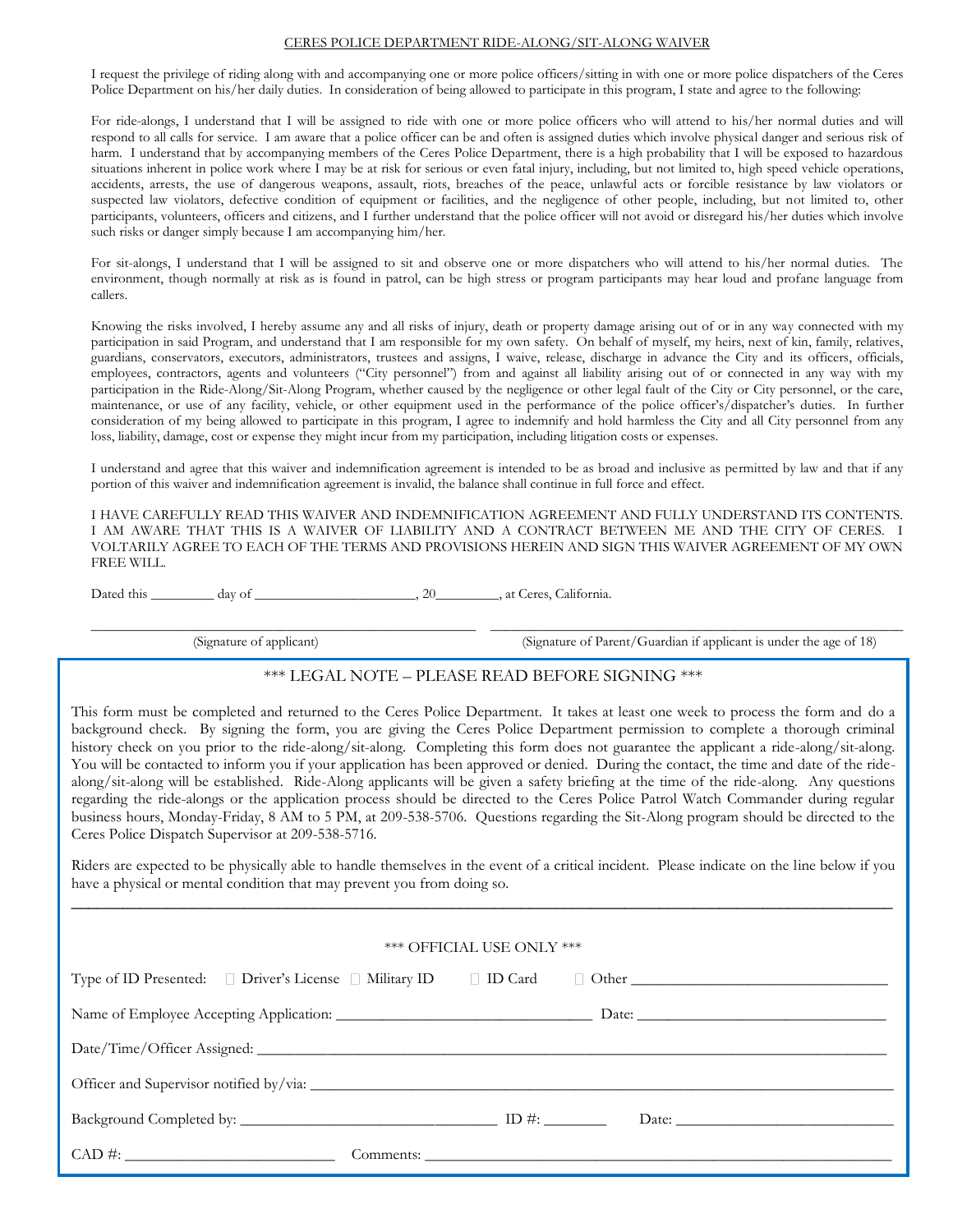#### Ceres Police Department Authorization for Medical Treatment

I, \_\_\_\_\_\_\_\_\_\_\_\_\_\_\_\_\_\_\_\_\_\_\_\_\_\_\_\_\_\_\_\_\_\_\_ do hereby authorize a member of the Ceres (applicant or parent if applicant is under 18) Police Department, as agent(s) for the undersigned, to consent to x-ray examination, anesthetic, medical or surgical diagnoses or treatment and hospital care to be rendered to \_\_\_\_\_\_\_\_\_\_\_\_\_\_\_\_\_\_\_\_\_\_\_\_\_\_\_\_\_\_\_\_\_\_\_\_\_ under the general supervision and upon the (applicant or parent if applicant is under 18) advice of a physician or surgeon, or to consent to an x-ray examination, anesthetic, dental or surgical diagnosis or treatment and hospital care to be rendered to \_\_\_\_\_\_\_\_\_\_\_\_\_\_\_\_\_\_\_\_\_\_\_\_\_\_\_\_\_\_\_\_\_\_\_\_\_ by a dentist. (applicant or parent if applicant is under 18)

This authorization shall remain in effect until the above mentioned Explorer becomes inactive in the Ceres Police Department Explorer Program, unless sooner revoked by written notice or termination delivered to said agents.

\_\_\_\_\_\_\_\_\_\_\_\_\_\_\_\_\_\_\_\_\_\_\_\_\_\_\_\_\_\_\_\_\_\_\_\_\_\_\_\_\_\_\_\_\_\_\_\_\_\_\_\_\_\_\_ \_\_\_\_\_\_\_\_\_\_\_\_\_\_\_\_\_\_

Signature of Applicant Date

Signature of Parent (if applicant is a minor) Date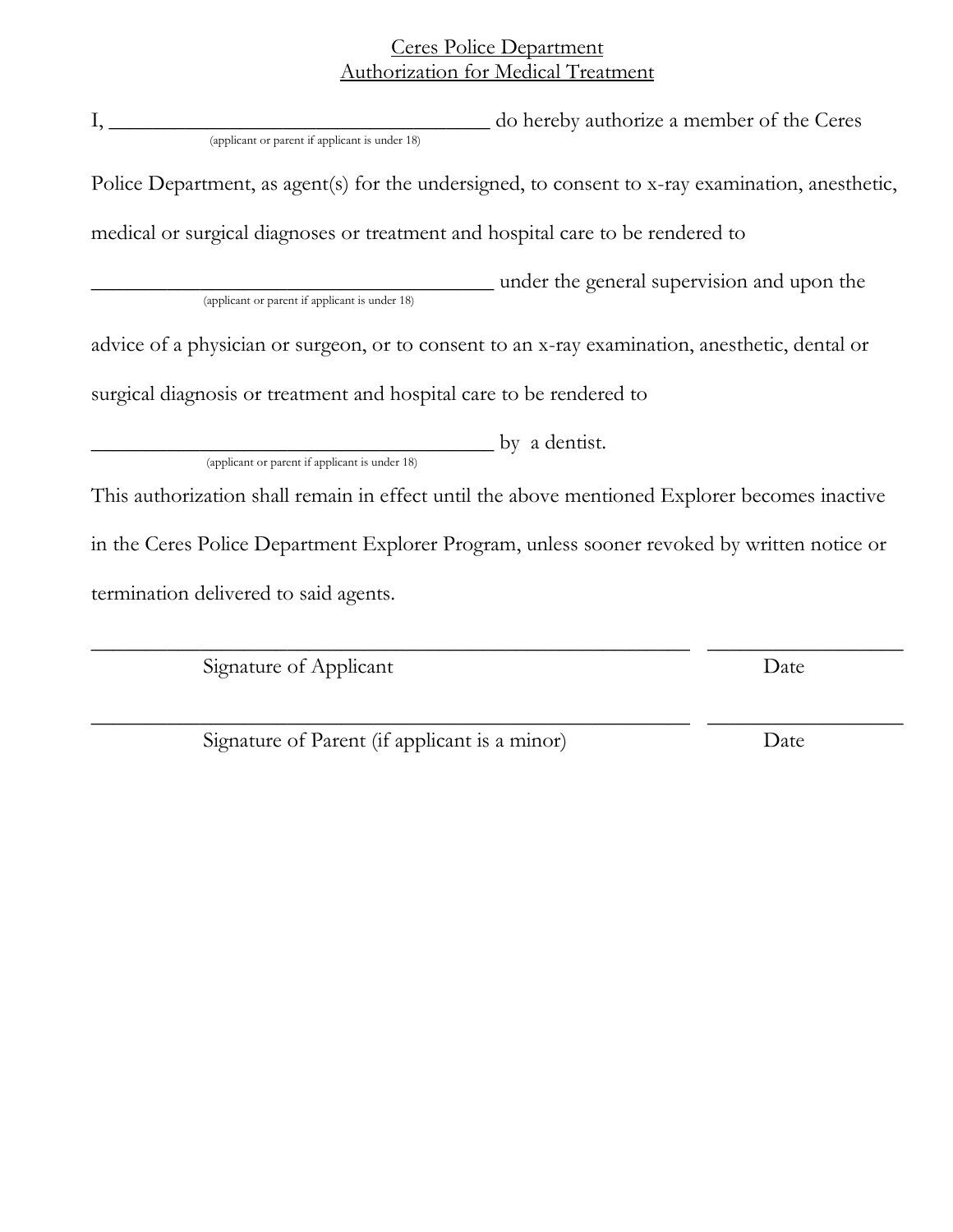